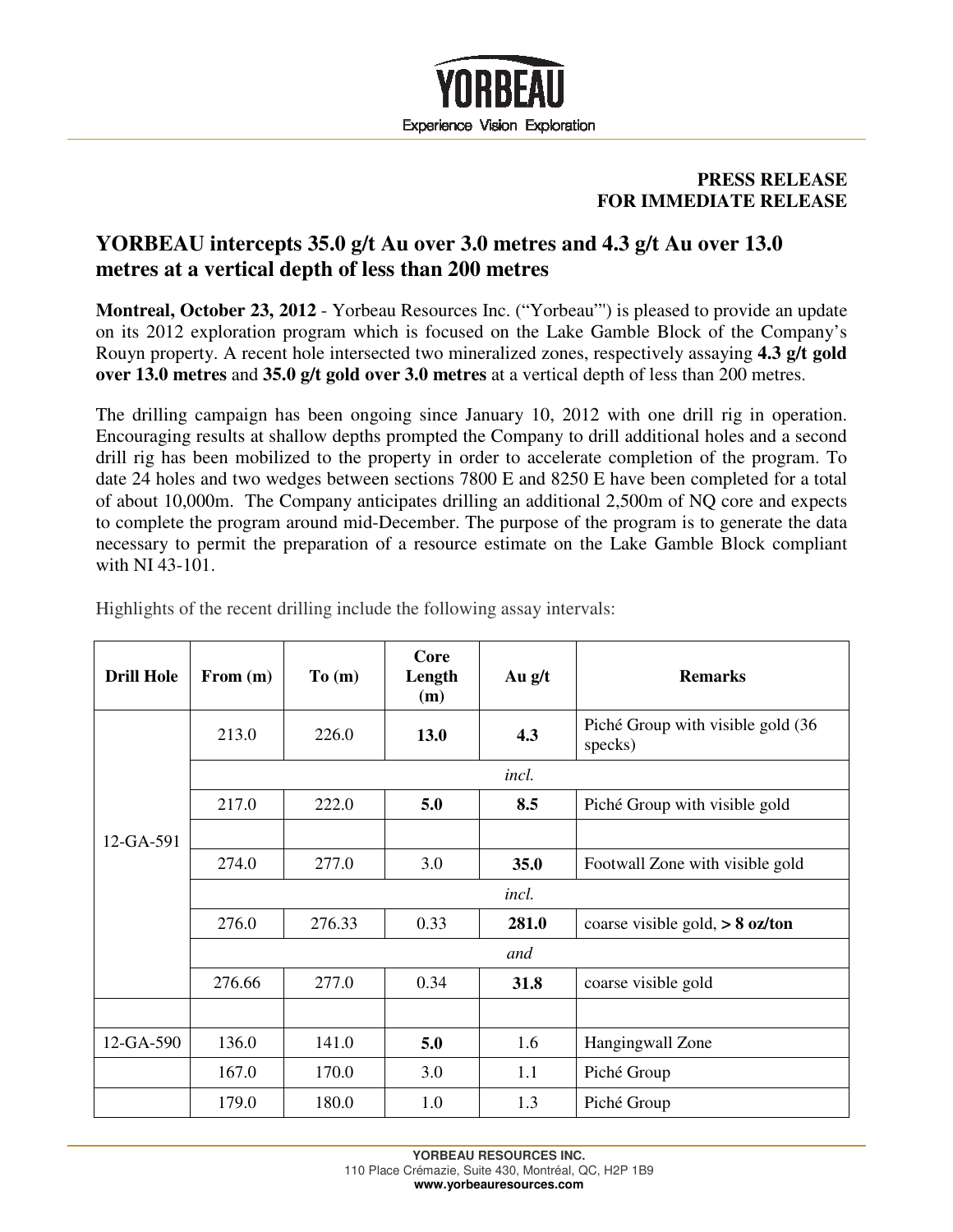| <b>Drill Hole</b> | From $(m)$ | To(m) | Core<br>Length<br>(m) | Au $g/t$ | <b>Remarks</b>                                         |
|-------------------|------------|-------|-----------------------|----------|--------------------------------------------------------|
| 12-GA-589         | 271.0      | 277.0 | 6.0                   | 0.6      | Piché Group, with traces of visible<br>gold (4 specks) |
|                   | 295.5      | 297.0 | 1.5                   | 2.9      | Footwall Zone                                          |

Another hole, GA-592, recently completed on the same section as hole GA-591 at a vertical depth of 600 metres intersected a mineralized zone with 17 specks of visible gold over a core length of 5.0 metres; assays are pending.

The locations of the holes are shown on the attached figure. Although true width of the mineralized zones cannot be established with accuracy given the large spacing between holes, it is estimated that it may represent about 70% of core length.

The current program includes definition and in-fill drilling so that the piercing points of the various drill holes are located no more than 100m apart. This spacing should permit the estimation of resources in the inferred category under NI 43-101.

"We continue to be impressed by the continuity and extent of the mineralization at Lac Gamble in spite of the sampling challenges caused by the ubiquitous presence of coarse visible gold which accounts for high variability in gold assays. We remain confident that we are working on a significant gold deposit that ultimately may have to be proved up by underground exploration" says President and CEO David Crevier.

The qualified person under National Instrument 43-101 is Laurent Hallé, P.Geo., who has reviewed and approved the content of this release.

Samples are analyzed at ALS Chemex Laboratories in Val d'Or, Quebec. All samples are analyzed by standard fire assay. Samples returning more than 3 g/t are re-analyzed by fire assay with a gravimetric finish. Yorbeau has implemented a QA/QC program that consists of inserting blanks and gold standards in batch samples being sent to the assay laboratory. Selected pulp samples will also be re-analysed by a different laboratory.

## **About Yorbeau Resources Inc.**

A recently completed comprehensive report on the Company may be found on the Company's new website at www.yorbeauresources.com. The raison d'être of Yorbeau is to identify a world class gold deposit in a major mining camp. Against the backdrop of a market that is steadily more welcoming for gold, Yorbeau is poised to significantly increase the known gold resources on its properties in Northern Quebec.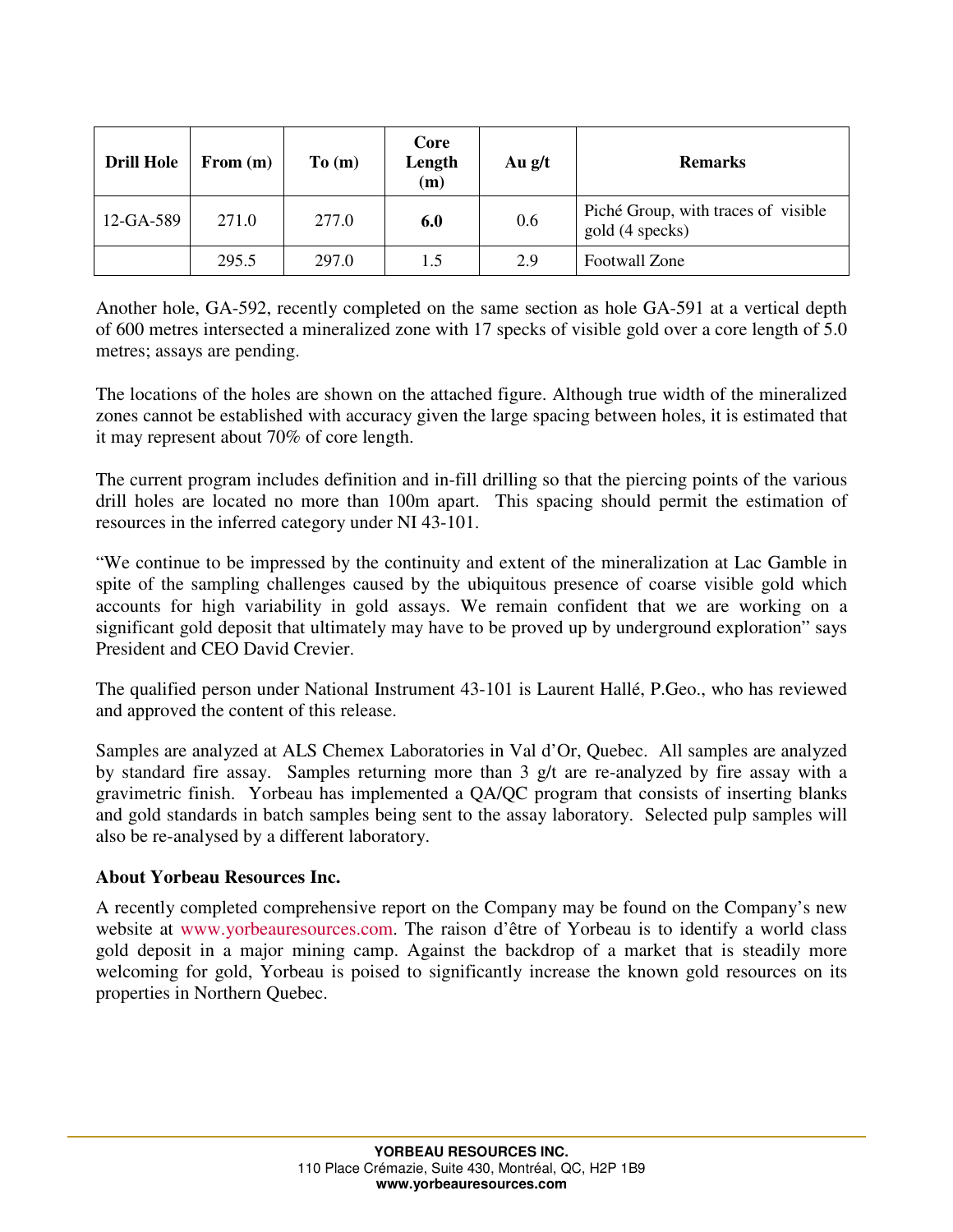## **For further information, please contact:**

David Crevier President and CEO Yorbeau Resources Inc. dcrevier@yorbeauresources.com Tel.: (514) 284-3663

G. Bodnar Jr. **Director** Yorbeau Resources Inc. gbodnar@yorbeauresources.com Tel.: (514) 384-2202 Toll free in North America: 1-855-384-2202

*Forward-looking statements: Except for statement of historical fact, all statements in this news release, without limitation, regarding new projects, acquisitions, future plans and objectives are forward-looking statements which involve risks and uncertainties. There can be no assurance that such statements will prove to be accurate; actual results and future events could differ materially from those anticipated in such statements.*